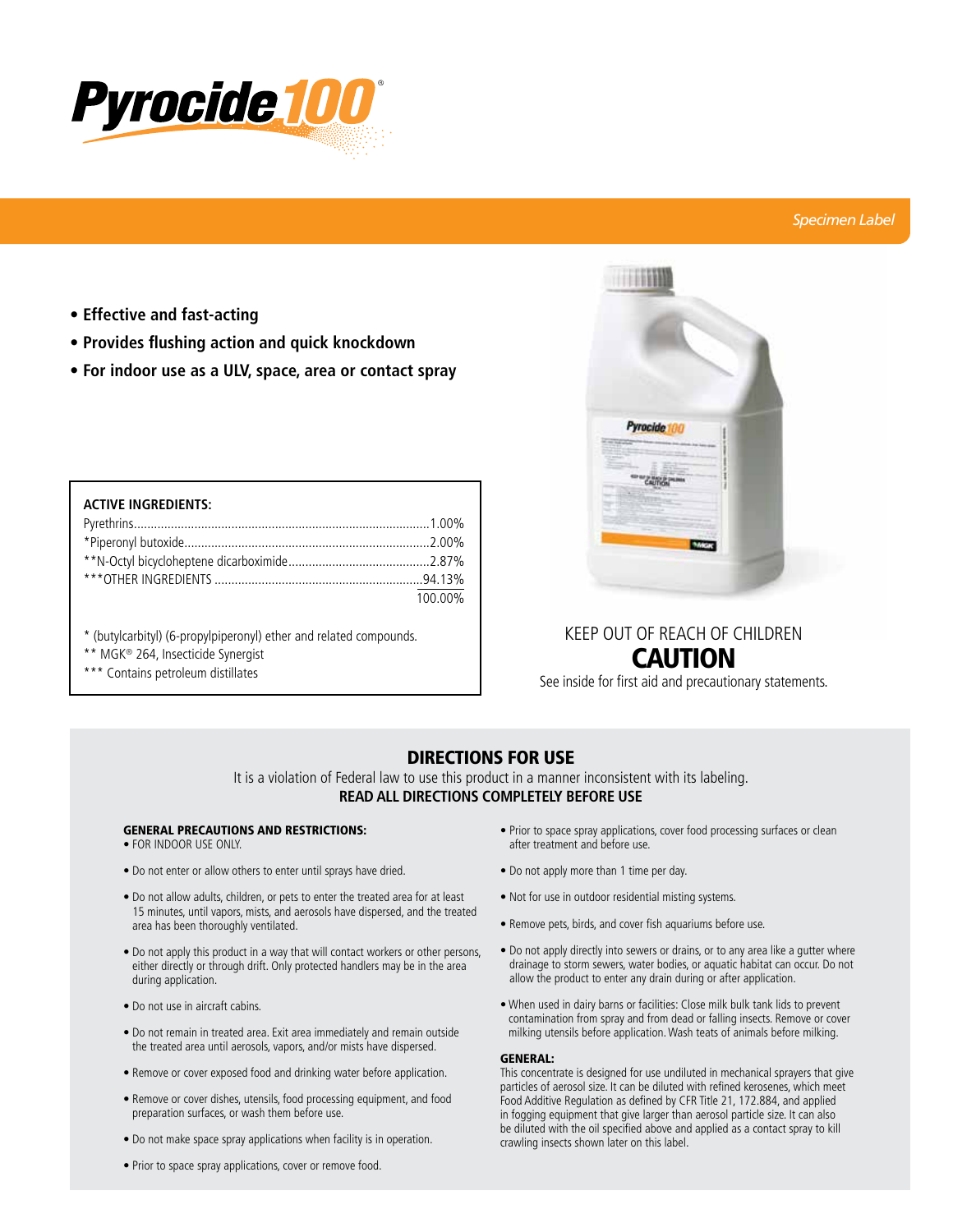#### For the control of insects, including, but not limited to:

Almond Moths Angoumois Grain Moths Ants Black Flies Box Elder Bugs Brown Dog Ticks Cadelles Carpet Beetles Cereal Beetles Cheese Mites Cheese Skippers Chocolate Moths Cigarette Beetles Clothes Moths Clover Mites Cockroaches Coffee Bean Weevils Confused Flour Beetles **Crickets** Dark Mealworms Darkling Beetles Deer Flies Dermestid Beetles Dried Fruit Beetles Drugstore Beetles

Earwigs Face Flies Firebrats Flat Grain Beetles Fleas Flies Flying Moths Fruit Flies Fungus Gnats **Gnats** Grain Mites Granary Weevils Hide Beetles Horn Flies **Hornets** Horseflies Indian Meal Moths Khapra Beetles Lesser Grain Beetles Lesser Grain Borers Lesser House Flies Mediterranean Flour Moths Merchant Grain Beetles Midges Miller Moths

Millipedes **Mosquitoes** Palmetto Bugs Pillbugs Red Flour Beetles Rice Flour Beetles Rice Weevils Rusty Grain Beetles Saw-toothed Grain Beetles Silverfich Skipper Flies Small Flying Moths Spiders Spider Beetles Stable Flies Sowbugs Ticks Ticks that may carry and transmit Lyme disease Tobacco Moths Warehouse Beetles Wasps **Waterbugs** Yellow Jackets Yellow Mealworms

**INDOOR AREAS for use in and around but not limited to [such as]:** Animal Areas and Quarters Animal Control Centers Animal Shelters Apartments Arcades Attics Auditoriums Bakeries **Bars** Basements Bathrooms Beverage Plants Bottling Plants Breweries Brewery Warehouses Buildings Buses **Cabinets Cabins** Cafeterias Campers Canneries Churches City Missions Circus Tents Closets Clubhouses Commercial Buildings Communication Centers Condominiums Concession Stands Court Houses Crawl Spaces Crematoriums Day Care Centers Delicatessens Department Stores Diners Dog Houses Drugstores Dwellings Egg Processing Plants Factories

False Ceilings Freight Containers Fruit Packing Sheds Funeral Parlors Garages Garbage Compactors Garbage Trucks Gas Stations Grain Elevators Grain Harvesting and Handling Equipment Grain Mills Granaries Grocery Stores Homes Horse Stables and Barns Horse Trailers Hospices Hospitals Hotels Indoor Eating **Establishments** Industrial Installations Institutional Dining Areas Institutions Jails Kennels Laboratories Laundromats Lavatories Libraries Liquor Stores Locker Rooms Mausoleums Meat Packing Plants Mess Halls Mini-Storages Mobile Canteens Mobile Homes Morgues **Mortuaries** Motels Movie Theaters Museums Nursing Homes Office Buildings

Other Public Buildings Parking Garages Pool Halls Prisons Public Storage Railroad Cars Recreational Vehicles Research Animal **Quarters** Restaurants Retail Stores Rice Mills Schools Ship's Holds Ships Smoke Shops Sports Stadiums Stables Storage Bins (areas) Stored Food in multi-walled paper or cloth bags Stores Supermarkets Taverns Textile Mills and **Warehouses** Theaters Tobacco Factories Tobacco Warehouses Tool Sheds Trains Transportation Equipment Truck Trailers Trucks Tunnels Utilities Utility Rooms Vending Machines Veterinary Hospitals Wall and Equipment Voids **Warehouses** Washrooms Wholesale Stores Wine Cellars Wineries Zoos

#### INDOOR USE-UNDILUTED

### FOR USE IN HOMES, RESTAURANTS, FOOD PROCESSING PLANTS AND OTHER INDUSTRIAL AREAS:

**ULV AND SPACE SPRAY:** Use in aerosol generators to kill exposed accessible stages of: Flies (including fruit flies), Mosquitoes, Small Flying Moths, Fleas, Gnats, Wasps, Hornets, Clover Mites, Cheese Mites, Cheese Skippers, Box Elder Bugs, Earwigs, Ants and the following common Stored Product Pests: Granary Weevils, Rice Weevils, Confused Flour Beetles, Sawtoothed Grain Beetles, Spider Beetles, Cigarette Beetles, Drugstore Beetles, Angoumois Grain Moths, Mediterranean Flour Moths, Indian Meal Moths, Tobacco Moths, Yellow Mealworms, Dark Mealworms, Grain Mites, Cadelles, and Red Flour Beetles. Remove or cover exposed food and food handling surfaces. Close room and shut off all air conditioning or ventilating equipment. Apply at the rate of 1-1/2 fluid ounces undiluted concentrate per 1,000 cubic feet of space. Direct spray toward upper corners of room and ceiling.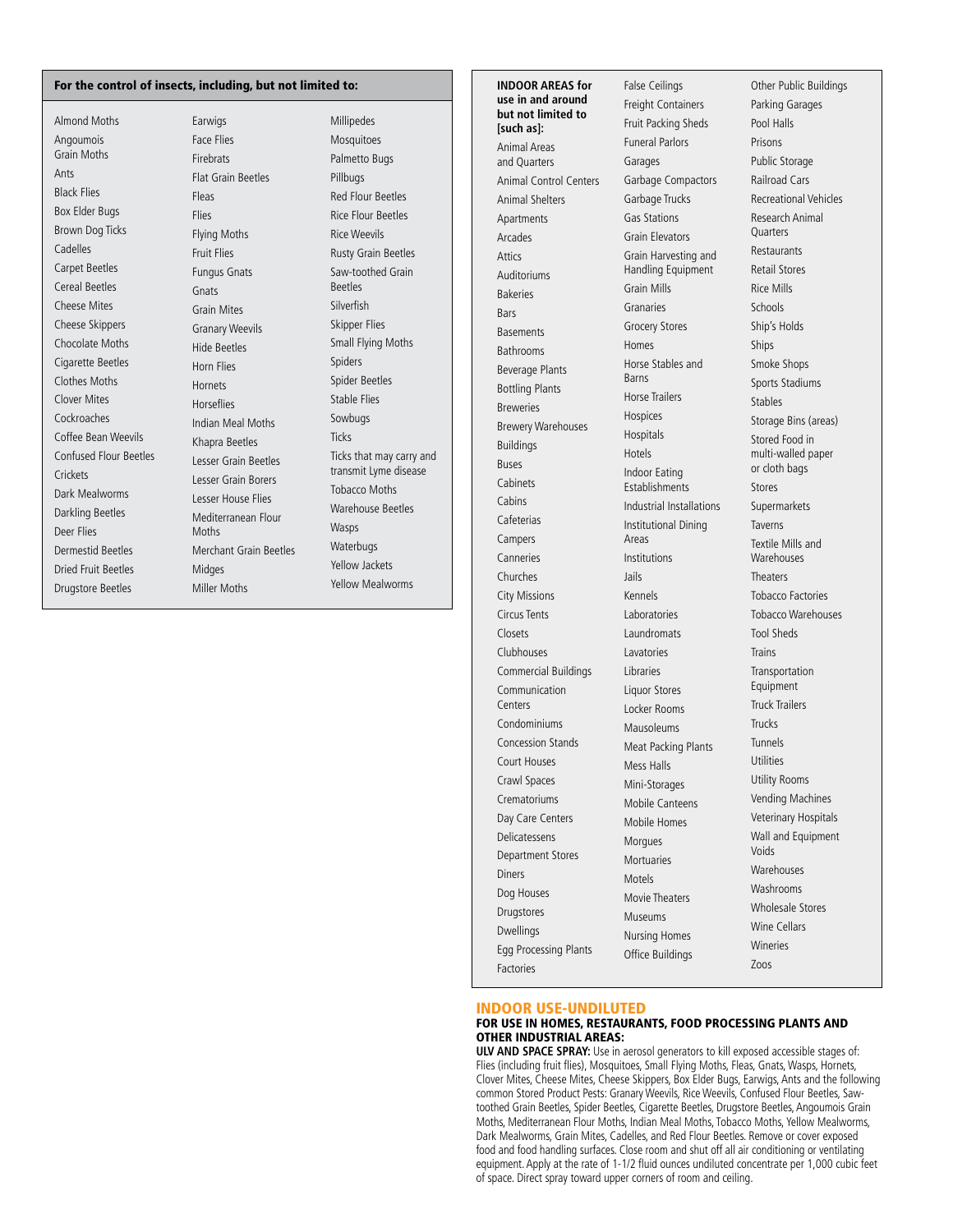**CONTACT AND SPACE SPRAY:** To kill Cockroaches, Silverfish, Earwigs, Ants and Spiders, use a mechanical aerosol generator or a fogger. Using no more than 34 fluid ounces per 1,000 square feet, direct the spray first into all cracks and crevices, behind all equipment, cupboards, obstructions, dark harborage areas, walls, floors, underneath sinks, behind pipes, and in all places that harbor insects to provide maximum penetration and impingement on the insects. Contact as many insects as possible. Then treat as a space spray. Apply at the rate of up to 3 fluid ounces per 1,000 cubic feet of space.

**NOTE:** If there is a need to treat such areas as conduits, motor housings, junction and switch boxes or other electrical equipment, turn off electrical equipment prior to application. After application, allow time for oil to dissipate before starting motors or placing switches in the "ON" position.

**TREATMENT OF STORED FOOD AREAS:** Foods in multi-walled bags, cloth bags or other packaging stored in such areas as listed for the control of accessible adult stages of, but not limited to, Almond Moths, Angoumois Grain Moths, Ants, Cadelles, Cereal Beetles, Cheese Mites, Cheese Skippers, Chocolate Moths, Cigarette Beetles, Cockroaches, Confused Flour Beetles, Crickets, Dark Mealworms, Drugstore Beetles, Earwigs, Firebrats, Flies, Fruit Flies, Fungus Gnats, Grain Mites, Granary Weevils, Hide Beetles, Indian Meal Moths, Mediterranean Flour Moths, Mosquitoes, Red Flour Beetles, Rice Weevils, Saw-toothed Grain Beetles, Silverfish, Small Flying Moths, Spiders, Spider Beetles, Yellow Mealworms, Dried Fruit Beetles, Warehouse Beetles, Rusty Grain Beetles, Lesser Grain Beetles, Coffee Bean Weevils, Khapra Beetle and other listed pests. Infested stored products should be destroyed, fumigated or treated by other effective methods using an approved product intended for this purpose. As noted above, using no more than 34 fluid ounces per 1,000 square feet, disperse first by directing spray into cracks and crevices, corners, pallets and around stacks of packaged goods, hitting as many insects as possible and then apply as a space spray at a dosage of 1-1/2 fluid ounces per 1,000 cubic feet of room space.

**ON PEANUTS, NUTS, BEANS (INCLUDING COCOA), SEEDS AND COPRA IN BAGS OR OTHER PACKAGING:** For the control of accessible stages of Almond Moths, Angoumois Grain Moths, Ants, Cadelles, Cereal Beetles, Cheese Mites, Cheese Skippers, Chocolate Moths, Cigarette Beetles, Cockroaches, Confused Flour Beetles, Crickets, Dark Mealworms, Drugstore Beetles, Earwigs, Firebrats, Flies, Fruit Flies, Fungus Gnats, Grain Mites, Granary Weevils, Hide Beetles, Indian Meal Moths, Mediterranean Flour Moths, Mosquitoes, Red Flour Beetles, Rice Weevils, Sawtoothed Grain Beetles, Silverfish, Small Flying Moths, Spiders, Spider Beetles, Yellow Mealworms, Dried Fruit Beetles, Warehouse Beetles, Rusty Grain Beetles, Lesser Grain Beetles, Coffee Bean Weevils, Khapra Beetles and other listed insects, apply to the surface of stored or bagged products. Also spray walls, floors and other surfaces, storage and handling areas thoroughly, being especially careful to treat cracks, crevices and similar hiding places, using no more than 34 fluid ounces per 1,000 sq. ft. Then apply as a space spray at the rate of 1-1/2 fluid ounces per 1,000 cubic feet of space by directing the spray toward the ceiling and upper corners of the area and behind any obstructions.

**Contact and Space Spray - Undiluted - To kill Cockroaches:** Using an appropriate ULV spraying device, inject the aerosol spray directly into cracks and crevices to completely fill wall, equipment and other small structural void areas. Do not apply more than 4.0 fluid ounces per 1,000 cubic feet. Leave room ventilation or air conditioning equipment on during application.

### INDOOR USE-DILUTED

**SPACE SPRAY:** For use in mechanical fogging, thermal fogging or spraying equipment to control accessible stages of: Almond Moths, Angoumois Grain Moths, Ants, Cadelles, Cereal Beetles, Cheese Mites, Cheese Skippers, Chocolate Moths, Cigarette Beetles, Cockroaches, Confused Flour Beetles, Crickets, Dark Mealworms, Drugstore Beetles, Earwigs, Firebrats, Flies, Fruit Flies, Fungus Gnats, Grain Mites, Granary Weevils, Hide Beetles, Indian Meal Moths, Mediterranean Flour Moths, Mosquitoes, Red Flour Beetles, Rice Weevils, Saw-toothed Grain Beetles, Silverfish, Small Flying Moths, Spiders, Spider Beetles, Yellow Mealworms, Dried Fruit Beetles, Warehouse Beetles, Rusty Grain Beetles, Lesser Grain Beetles, Coffee Bean Weevils and Khapra Beetles. Remove or cover exposed food and cover food-handling surfaces in edible product areas of food handling establishments. Close room and shut off all air conditioning or ventilating equipment. Dilute concentrate with a white mineral oil conforming to Regulation 21 CFR 121.2589(b) or an odorless light petroleum hydrocarbon conforming to 121.1182 at the rate of 1 part concentrate to 9 parts oil and mix well. Apply at the equivalent rate of 5.0 fluid ounces of concentrate per 1,000 cubic feet of space, filling the room with mist.

**SURFACE SPRAY:** To control accessible stages of Ants, Drugstore Beetles, Earwigs, Cockroaches, Silverfish, Beetles, Box Elder Bugs, Clover Mites, Crickets and other listed insects, dilute 1 part concentrate plus 9 parts suitable diluent, mix well and apply as a coarse wetting spray, using approximately 1 gallon of spray mixture per 1,000 square feet of surface. To ensure maximum control of listed crawling insects, spray thoroughly into all cracks, molding, crevices, walls, floors, and other surfaces, storage and handling areas. Particular attention should be paid to areas

where moisture collects such as drains, sinks and water pipes, around the base of heavy machinery and equipment, contacting as many insects as possible. Ants: Spray directly into nests, along trails, and directly on all ants observed.

FOR USE IN TRANSIT PROTECTION: To control accessible stages of listed insects, clean and spray truck beds, boxcars, ship's holds and other listed transit equipment before loading. Dilute 1 part concentrate plus 9 parts suitable diluent, mix well and apply as a coarse wetting spray using approximately 1 gallon of spray mixture per 1,000 sq. ft. Thoroughly treat walls and floors. Spray each layer of cartons or containers lightly as stacked. To control Indian Mealworms and Angoumois Grain Moths in stored grain, apply to the surface of binned grain at a rate of 1 gallon of diluted product per 1,000 square feet. Apply at monthly intervals with the first appearance of moths and continuing until early fall. In case of severe infestation, break up webbing before spraying and make a second application in two weeks.

**Contact Spray - Diluted for use with sprayers that give large, wetting spray particles to kill Cockroaches and accessible stages of granary insects:** Cadelles, Confused Flour Beetles, Grain Mites, Granary Weevils, Meal Moth Larvae and Adults, Red Flour Beetles, Rice Weevils and Saw-toothed Grain Beetles. Cover or remove exposed food and close room as described above. Dilute concentrate with oil at the rate of 1 part concentrate plus 9 parts of oil or 15 ounces per gallon and mix well. Spray outside walls of grain bins, flooring, about base of milling machinery, walls and baseboards, areas behind cabinets, around pipes and other insect harborages, using 1 gallon spray per 1,000 square feet of space. Force spray into all cracks and crevices.

**DRIED FRUIT PRODUCTS in storage or being processed, for control of Confused Flour Beetles, Dried Fruit Beetles, Indian Meal Moths and Sawtoothed Grain Beetles:** Remove and destroy infested products. Dilute concentrate with oil at the rate of 1 part concentrate plus 9 parts oil or 15 ounces per gallon and mix well. Disperse this product as a fine mist in the air above the trays and shelves. Do not apply to fruit directly. Use 1 fluid ounce of concentrate per 1,000 cubic feet of space. Repeat application at this dosage in any given month. Sweep up and destroy fallen insects.

**STORED FOOD:** (stored in multi-wall bags or cloth bags) in flour mills, grain elevators, granaries, storage rooms, and warehouses for control of Angoumois Grain Moths, Cadelles, Cheese Mites, Cheese Skippers, Cigarette Beetles, Confused Flour Beetles, Dark Mealworms, Grain Mites, Granary Weevils, Indian Meal Moths, Mediterranean Flour Moths, Red Flour Beetles, Rice Weevils, Saw-toothed Grain Beetles and Yellow Mealworms: Remove and destroy infested products. Dilute concentrate with oil at the rate of 1 part concentrate plus 9 parts oil or 15 ounces per gallon and mix well. Disperse this product first by directing spray into corners, under pallets and around stacks of packaged foods, hitting as many insects as possible and then treat as a space spray. Infested stored products should be fumigated or treated by other effective methods using an approved product intended for this purpose. Use an equivalent dosage of 1 fluid ounce of concentrate per 1,000 cubic feet of space. This application will kill accessible, exposed stages of those stored product pests listed above. Sweep up and destroy fallen insects.

**Zoos:** For indoor premises of zoos only. As a space spray diluted for use in conventional mechanical fogging equipment to kill Flies, Gnats, Mosquitoes and Small Flying Moths: dilute 1 part concentrate plus 9 parts oil (refined kerosene) and mix well. Apply at a rate of 2 fluid ounces of concentrate per 1,000 cubic feet of space above the animals. Direct spray towards upper portions of the enclosure, filling the room with mist.

**FOR USE IN FEDERALLY INSPECTED MEAT AND POULTRY PLANTS: Apply** undiluted with a ULV spraying device up to 3 fluid ounces per 1,000 cubic feet of space. Apply this spray into all cracks and crevices in woodwork, walls, floors, underneath sinks, behind pipes and in all places where these insects shelter, using up to but no more than 34 fluid ounces per 1,000 square feet Contact as many insects as possible. Repeat as necessary, but not more than once a day, for control of exposed or accessible stages of Ants, Earwigs, Flies, Fruit Flies, Gnats, Mosquitoes, Silverfish, Small Flying Moths, Spiders and Waterbugs. Before spraying, exposed food products and packaging materials must be covered or removed. After spraying, equipment and utensils must be washed with an effective cleaning compound and rinsed with potable water prior to use. Use as a space spray only when plant is not in operation. Do not make space spray applications when facility is in operation.

**NOTE:** When using oil as the diluent, an odorless light petroleum hydrocarbon as defined by CFR Title 21, §172.884 should be used for all food area and food related applications. Additionally, when diluted and used according to label directions, this spray will meet specifications for use under USDA meat, poultry, shell egg grading, and egg products inspection programs.